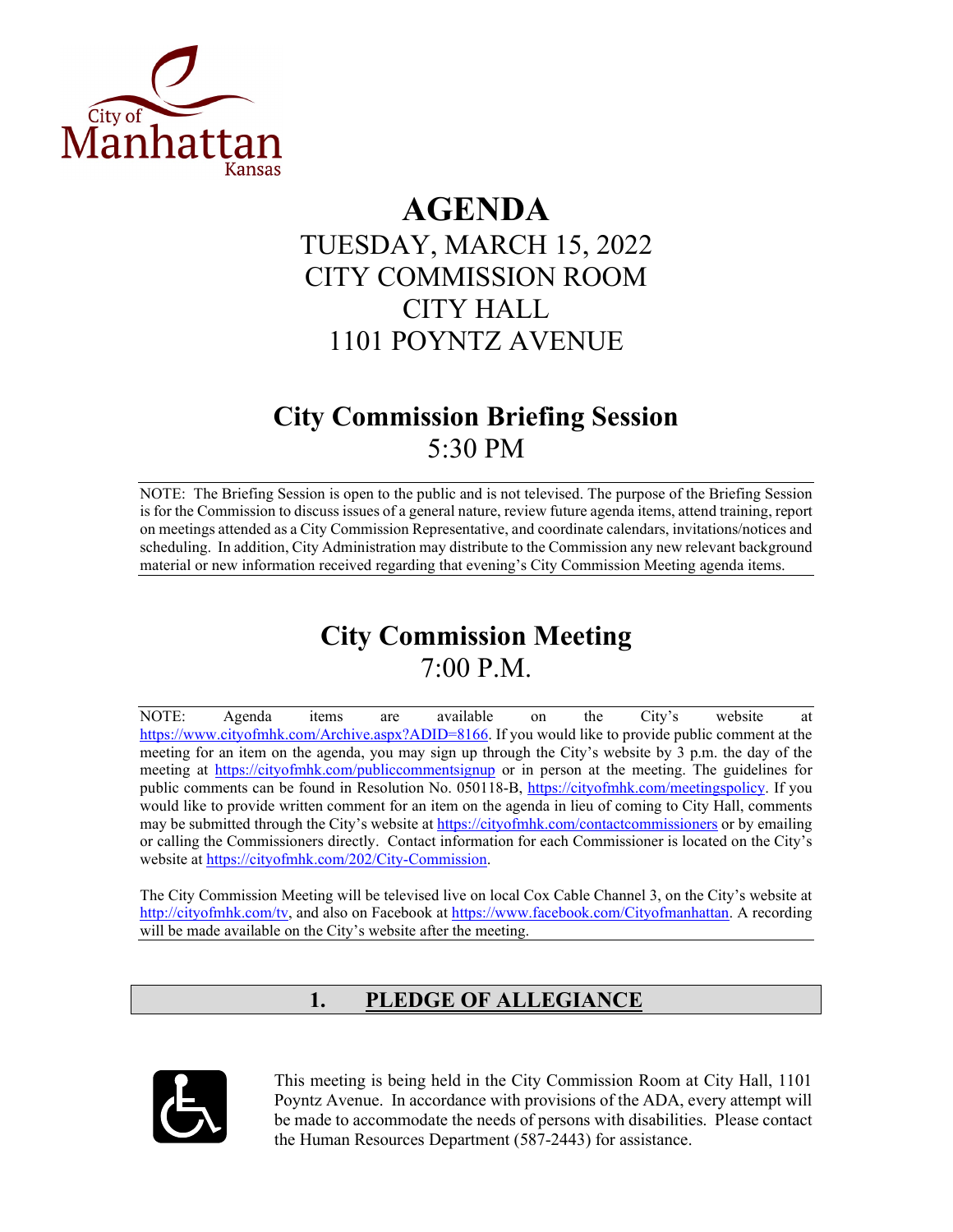### **2. COMMISSIONER COMMENTS**

### **3. CONSENT AGENDA**

**[Items on the Consent Agenda are those of a routine and housekeeping nature or those items which have previously been reviewed by the City Commission and may be approved in one motion. A Commissioner may request an item be moved to the end of the General Agenda.]** 

#### A. *MINUTES*

1. Approve the [minutes](https://manhattanks.sharepoint.com/:b:/s/CommissionPacket/Eemcyr4SOXxChQNpfMJPhWIB1BDyKPe6AsR7VMe5RVmiPg?e=3ySSeg) of the Regular City Commission Meeting held Tuesday, March 1, 2022.

#### B. *CLAIMS/PAYMENTS*

- 1. Approve [Claims Register No. 2998](https://manhattanks.sharepoint.com/:b:/s/CommissionPacket/EVyb36u273tLuLLkjzVWiswBuR0btosYZhwh5evjx5lvqA?e=2crJPK) authorizing and approving the payment of claims from February 23, 2022 – March 8, 2022, in the amount of \$422,408.04.
- 2. Approve [Claims Register No. 2999](https://manhattanks.sharepoint.com/:b:/s/CommissionPacket/ESpbN93uSDdIvjZnEg-zSz8BlsGMhJppMqJwdA8FA_XQUw?e=Us3KYy) authorizing and approving the payment of claims from February 23, 2022 – March 8, 2022, in the amount of \$6,162,947.88.

#### C. *LICENSES*

1. Approve an annua[l Cereal Malt Beverage Off-Premises License](https://manhattanks.sharepoint.com/:b:/s/CommissionPacket/EZAjYuEAjiFHsDL7Hjxxlb0BGmHUvRoed8SS60LFCSV5GQ?e=hzioHq) for Casey's #3949, 221 Fort Riley Boulevard.

#### D. *SECOND AND FINAL READING*

1. Approve [Ordinance No. 7568](https://manhattanks.sharepoint.com/:b:/s/CommissionPacket/ERwvEL4ghYlJqu20tjGF8iIB2Bu4V4PUyy_Et4Ht_DtgMg?e=dj8DLM) expanding the STAR bond district for the proposed Art and Light Museum.

#### E. *RESOLUTIONS*

- 1. Approve [Resolution No. 031522-A](https://manhattanks.sharepoint.com/:b:/s/CommissionPacket/EREz00gfv9JNt5Y3YXivSggBwN3mCpJi6hFVxrezuGuc-g?e=KoGOrg) designating authorized representatives of the City of Manhattan for the purposes of investing into the Kansas Municipal Investment Pool.
- 2. Approve [Resolution No. 031522-B](https://manhattanks.sharepoint.com/:b:/s/CommissionPacket/EeS58-LKT49Lj1lLpjzOJLYB_QvEewM-LEvCzKt772J48Q?e=1I9gkW) authorizing a Special Event with Alcohol Permit for the Aggieville Showdown on April 2, 2022.

#### F. *PROFESSIONAL SERVICES*

1. Authorize City Administration to seek qualifications for professional services for a [Traffic Systems Masterplan](https://manhattanks.sharepoint.com/:b:/s/CommissionPacket/Eb9X5oylpZ5Fia5wUnFXN5MBYnnoFWU1oPP83oACv9Tm4w?e=nd1Mkv) and consider appointing a Commissioner to serve on the Selection Committee.

#### G. *MISCELLANEOUS AGREEMENTS*

- 1. Grant a private [utility easement to Evergy Kansas Central, Inc.](https://manhattanks.sharepoint.com/:b:/s/CommissionPacket/EUs0EnWQ3CRJq5J8CVhjrD0B6AKh1gkoyh8zuczWG2mJCg?e=IXRL2c) over and under land located at the Northeast Community Park and the City Levee Tract.
- 2. Approve the application for the [Sunset Zoo Expedition Asia Works](https://manhattanks.sharepoint.com/:b:/s/CommissionPacket/EURXOFgqnWhIh2b6kcxJEHgBG45Z4dGkhR0l935-yBU4Mw?e=Berlma)  [Progress Administration Mural](https://manhattanks.sharepoint.com/:b:/s/CommissionPacket/EURXOFgqnWhIh2b6kcxJEHgBG45Z4dGkhR0l935-yBU4Mw?e=Berlma) and authorize the Mayor and City Clerk to execute a donation agreement.